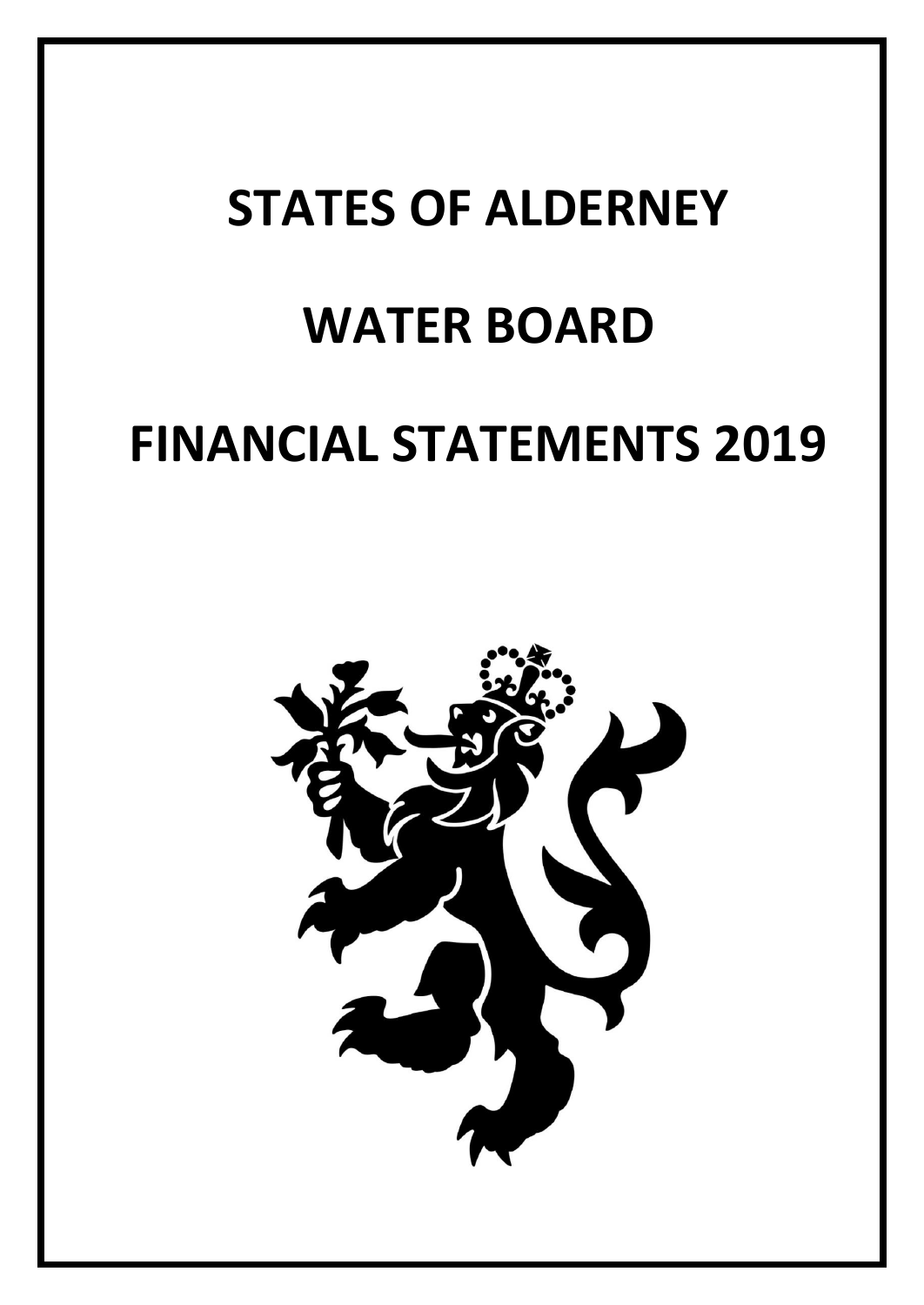## **STATEMENT OF THE BOARD'S RESPONSIBILITIES**

The States of Alderney Water Board ('the Board') acknowledges that it is responsible for preparing financial statements for each financial year which fairly summarise in all material respects, the transactions of the Board for that period and are in accordance with the applicable law.

In preparing those financial statements the Board is required to:

- select suitable accounting policies and apply them consistently;
- make judgements and estimates that are reasonable and prudent;
- state whether applicable accounting standards have been followed, subject to any material departures disclosed and explained in the financial statements;
- assess the Company's ability to continue as a going concern, disclosing, as applicable matters relating to going concern; and
- use the going concern basis of accounting unless they either intend to liquidate the Company or to cease operations, or have no realistic alternative but to do so.

The Board is responsible for keeping proper accounting records which disclose with reasonable accuracy at any time the financial position of the Board. They also have a general responsibility for taking such steps as are reasonably open to it, to safeguard the assets of the Board, and to prevent and detect fraud and other irregularities.

The Board is responsible for the maintenance and integrity of the corporate and financial information included on the website, and for the preparation and dissemination of financial statements.

Legislation in Guernsey governing the preparation and dissemination of financial statements may differ from legislation in other jurisdictions.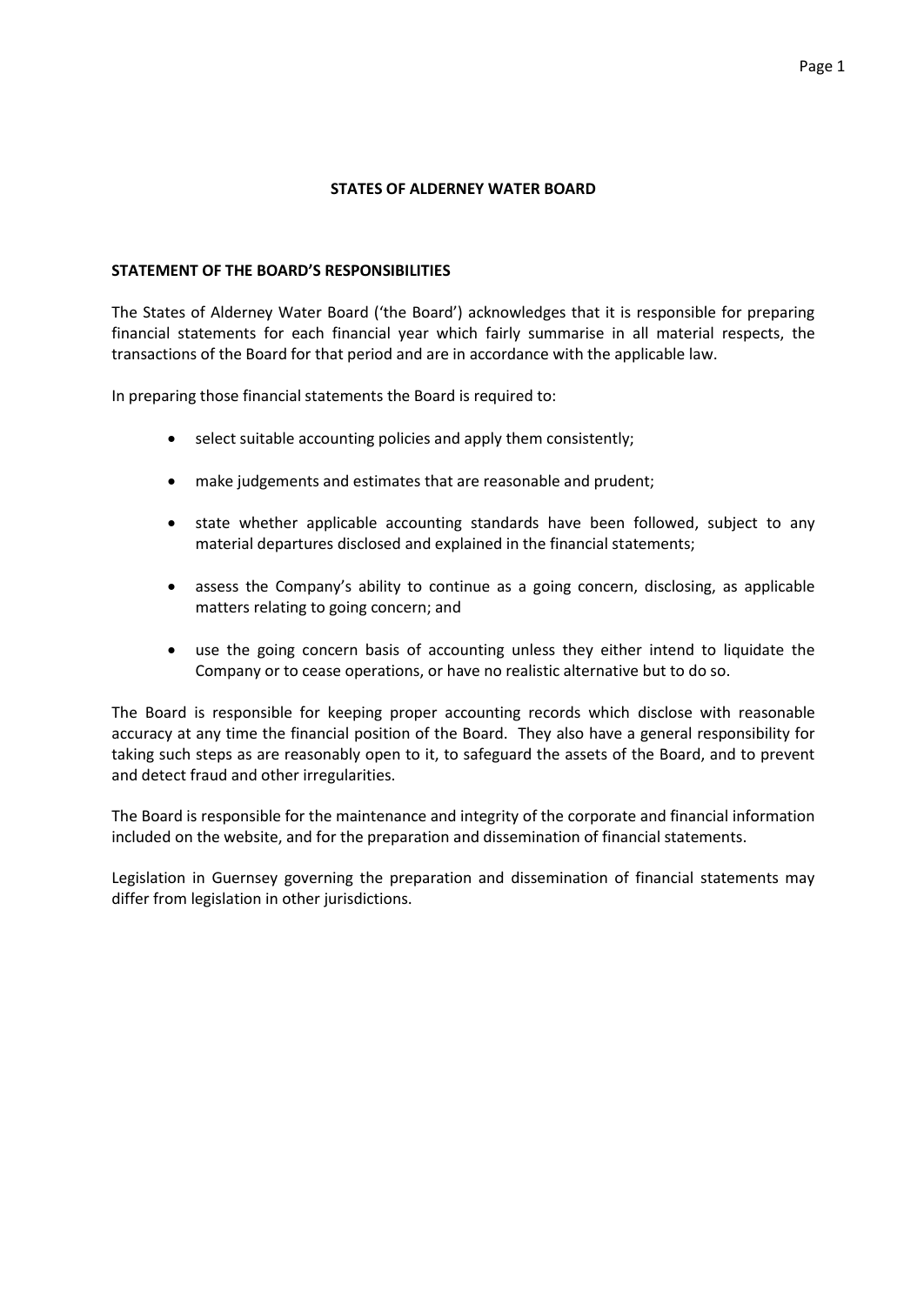## **Independent Auditor's Report to the States of Alderney Water Board**

## *Our opinion is unmodified*

We have audited the financial statements of The States of Alderney Water Board (the "Water Board") which comprise the Revenue Account, Balance sheet and the related notes. The financial statements have been prepared under the accounting policies set out therein.

In our opinion the financial statements, which summarise the transactions for the year ended 31 December 2019, have been prepared, in all material respects, in accordance with the provisions of The Government of Alderney Law, 2004 and the accounting policies set out in note 1.

## *Basis for Opinion*

We conducted our audit in accordance with International Standards on Auditing (UK) (ISAs (UK)) including ISA (UK) 800 and applicable law. Our responsibilities are described below. We have fulfilled our ethical responsibilities under, and are independent of the Water Board in accordance with, UK ethical requirements including FRC Ethical Standards. We believe that the audit evidence we have obtained is a sufficient and appropriate basis for our opinion.

## *Emphasis of Matter – Special Purpose Basis of Accounting*

We draw attention to Note 1 to the financial statements, which describes the basis of accounting. The financial statements are prepared to assist the Water Board to comply with the provisions of The Government of Alderney Law, 2004. As a result, the financial statements may not be suitable for another purpose. Our opinion is not modified in respect of this matter.

## *We have nothing to report on going concern*

We are required to report to you if we have concluded that the use of the going concern basis of accounting is inappropriate or there is an undisclosed material uncertainty that may cast significant doubt over the use of that basis for a period of at least twelve months from the date of approval of the financial statements. We have nothing to report in these respects.

## *Respective responsibilities*

## *The Water Board's responsibilities*

As explained more fully in their statement set out on page 1, the Water Board is responsible for: the preparation of the financial statements including being satisfied that they are prepared in accordance with the accounting policies set out in note 1; such internal control as they determine is necessary to enable the preparation of financial statements that are free from material misstatement, whether due to fraud or error; assessing the Water Board's ability to continue as a going concern, disclosing, as applicable, matters related to going concern; and using the going concern basis of accounting unless they either intend to liquidate the Board or to cease operations, or have no realistic alternative but to do so.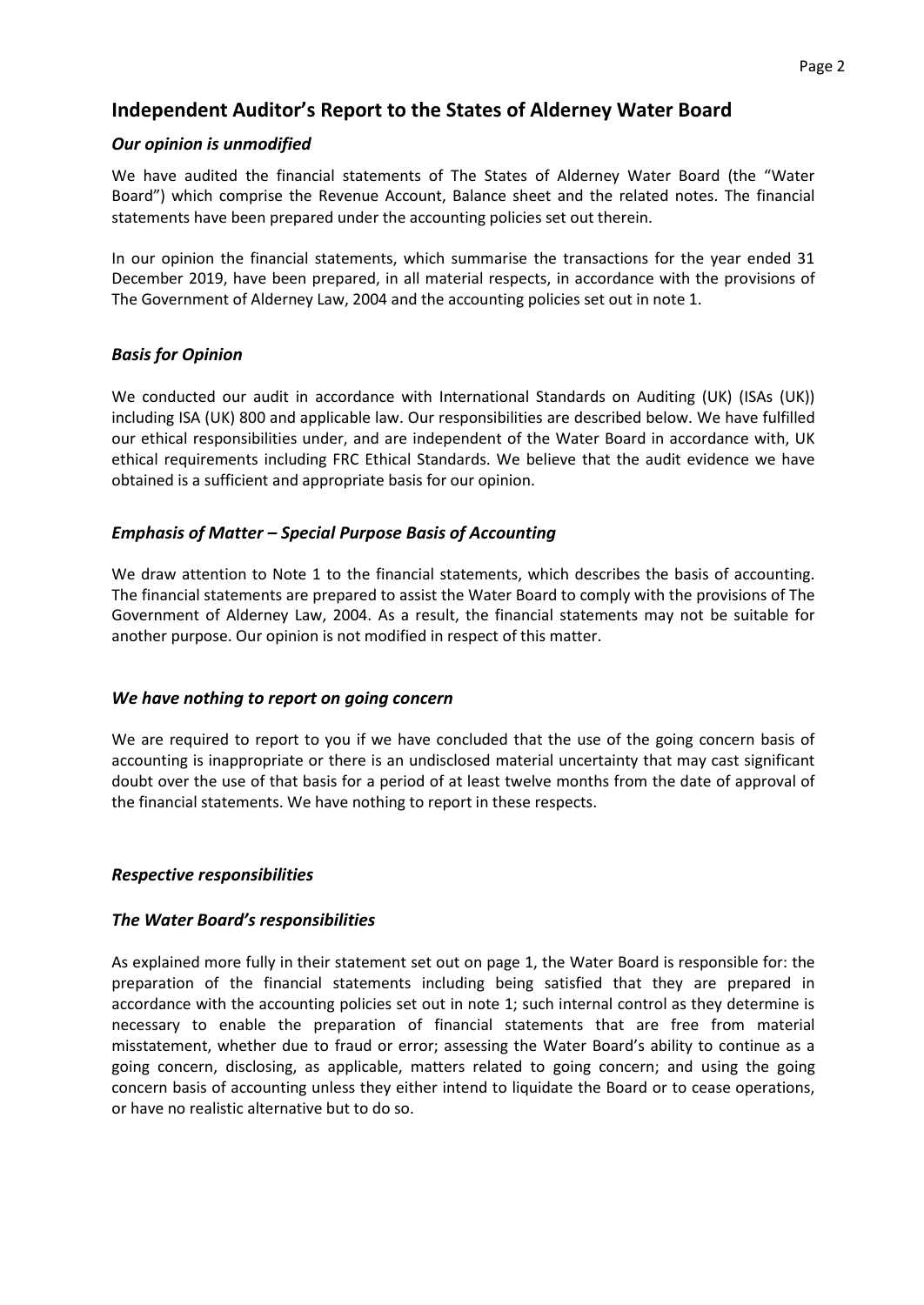# **Independent Auditor's Report to the States of Alderney Water Board (continued)**

## *Auditor's responsibilities*

Our objectives are to obtain reasonable assurance about whether the financial statements as a whole are free from material misstatement, whether due to fraud or error, and to issue our opinion in an auditor's report. Reasonable assurance is a high level of assurance, but does not guarantee that an audit conducted in accordance with ISAs (UK) will always detect a material misstatement when it exists. Misstatements can arise from fraud or error and are considered material if, individually or in aggregate, they could reasonably be expected to influence the economic decisions of users taken on the basis of the financial statements.

A fuller description of our responsibilities is provided on the FRC's website at [www.frc.org.uk/auditorsresponsibilities](http://www.frc.org.uk/auditorsresponsibilities).

## *The purpose of this report and restrictions on its use by persons other than the Water Board*

This report is made solely to the Water Board, in accordance with the section 61 of The Government of Alderney Law, 2004. Our audit work has been undertaken so that we might state to the Water Board those matters we are required to state to them in an auditor's report and for no other purpose. To the fullest extent permitted by law, we do not accept or assume responsibility to anyone other than the Water Board for our audit work, for this report, or for the opinions we have formed.

KPM9 Channel Islands Limited

**KPMG Channel Islands Limited**  *Chartered Accountants, Guernsey* 

**27th May 2020**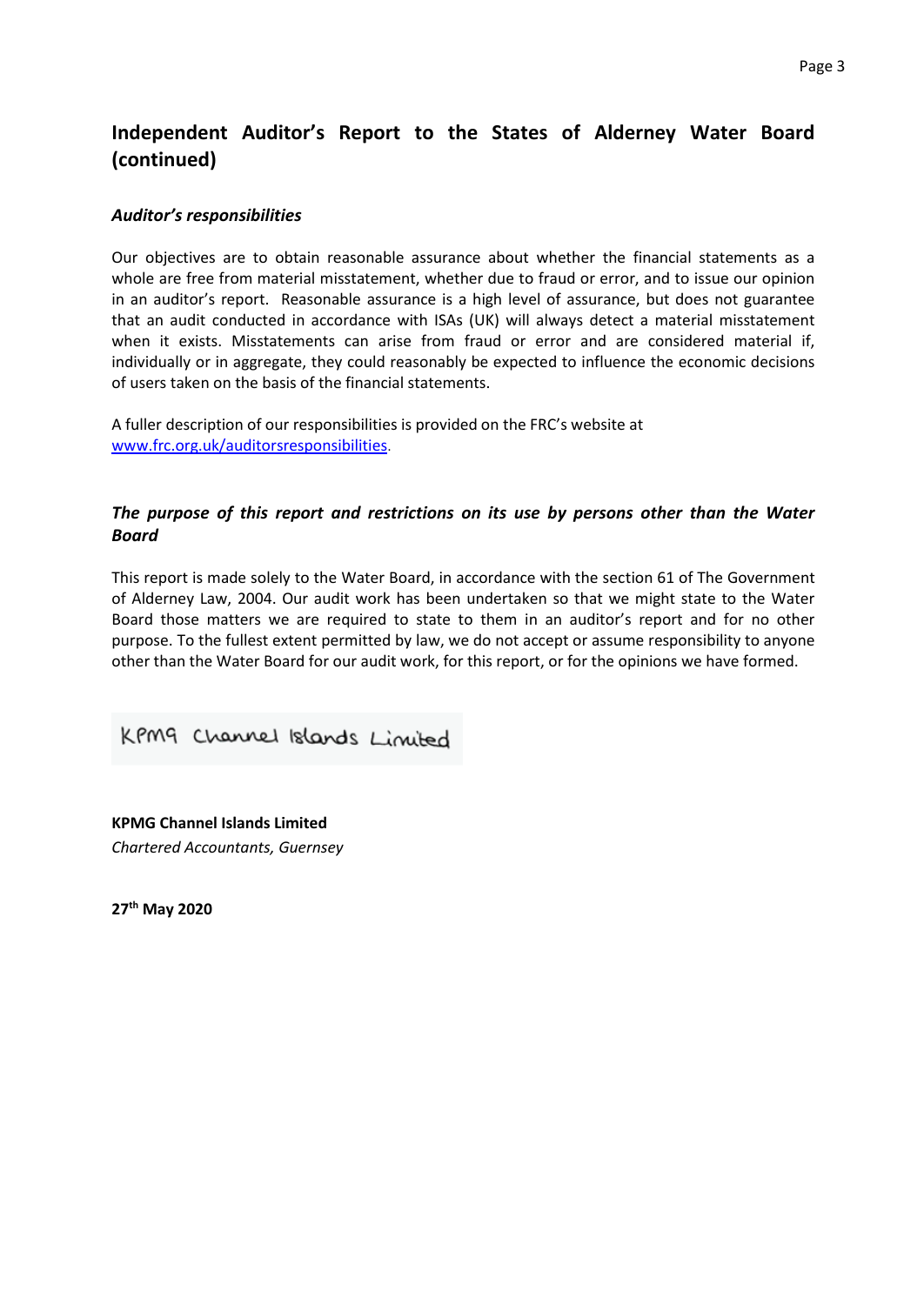#### **REVENUE ACCOUNT FOR THE YEAR ENDED 31 DECEMBER 2019**

|                                                         | <b>Notes</b>   | 2019           |            | 2018            |                    |
|---------------------------------------------------------|----------------|----------------|------------|-----------------|--------------------|
| <b>REVENUE</b>                                          |                | £              | £          | £               | $\pmb{\mathsf{f}}$ |
|                                                         | $\mathbf{1}$   |                |            |                 |                    |
| <b>Unmetered Supplies</b>                               |                | 594,243        |            | 565,720         |                    |
| <b>Metered Supplies</b>                                 |                | 97,959         |            | 96,819          |                    |
| Service Charges                                         |                | 4,750          |            | 7,422           |                    |
| <b>Contract Work</b>                                    |                | 1,646          |            | 2,017           |                    |
| <b>Borehole Licence Fees</b>                            |                | 150            |            |                 |                    |
|                                                         |                |                | 698,748    |                 | 671,978            |
| <b>EXPENSES</b>                                         | 1              |                |            |                 |                    |
| <b>OPERATING &amp; MAINTENANCE EXPENSES</b>             |                |                |            |                 |                    |
| Salaries and Wages                                      |                | 193,524        |            | 183,822         |                    |
| <b>Pension Costs</b>                                    | $\overline{2}$ | 31,122         |            | 30,793          |                    |
| Water Treatment and Testing                             |                | 23,130         |            | 25,595          |                    |
| Pumping Costs (Fuel, Electricity and Telemetry)         |                | 116,461        |            | 121,615         |                    |
| Mains, Machinery and Materials                          |                | 43,421         |            | 46,044          |                    |
| <b>Maintenance Contracts</b>                            |                | 22,871         |            | 20,983          |                    |
| Depreciation                                            | 1&6            | 124,070        |            | 125,481         |                    |
| Health & Safety expenses                                |                | 523            |            | 2,461           |                    |
|                                                         |                | 555,122        |            | 556,794         |                    |
| ADMINISTRATION AND GENERAL EXPENSES                     |                |                |            |                 |                    |
|                                                         |                |                |            |                 |                    |
| <b>Administration Charge</b>                            |                | 52,912         |            | 48,000          |                    |
| Rents, Rates and Taxes                                  |                | 21,916         |            | 21,083<br>7,275 |                    |
| Insurance                                               |                | 7,648          |            | 6,611           |                    |
| Motor Vehicle Expenses<br>Office Expenses and Equipment |                | 4,436<br>5,290 |            | 4,358           |                    |
| Accountancy and Audit                                   |                | 10,500         |            | 6,935           |                    |
| <b>Bank Charges</b>                                     |                | 5,033          |            | 2,036           |                    |
| <b>Travelling and General Expenses</b>                  |                | 1,922          |            | 1,288           |                    |
| <b>Staff Training Costs</b>                             |                |                |            | 956             |                    |
| <b>Consultancy Fees and Expenses</b>                    |                | 550            |            | 550             |                    |
| <b>Bad Debts Written off</b>                            |                | 338            |            | 1,294           |                    |
| Fixed Assets Written Off                                |                | 1,443          |            | 3,028           |                    |
| <b>Stock Written Off</b>                                |                | 5,313          |            |                 |                    |
|                                                         |                | 117,301        |            | 103,414         |                    |
|                                                         |                |                | (672, 422) |                 | (660, 208)         |
| <b>OPERATING SURPLUS</b>                                |                |                | 26,326     |                 | 11,770             |
| <b>OTHER INCOME</b>                                     |                |                |            |                 |                    |
| Interest and other Receivable                           |                |                | 854        |                 | 351                |
| Rents Receivable                                        | 5              |                | 6,519      |                 | 9,321              |
| <b>SURPLUS FOR THE YEAR</b>                             |                |                | 33,699     |                 | 21,442             |
| <b>BALANCE BROUGHT FORWARD</b>                          |                |                | 715,763    |                 | 694,321            |
| <b>BALANCE CARRIED FORWARD</b>                          |                |                | 749,462    |                 | 715,763            |

The Water Board has no recognised gains or losses other than the surplus for the year. The Notes on pages 6 to 9 form part of these financial statements.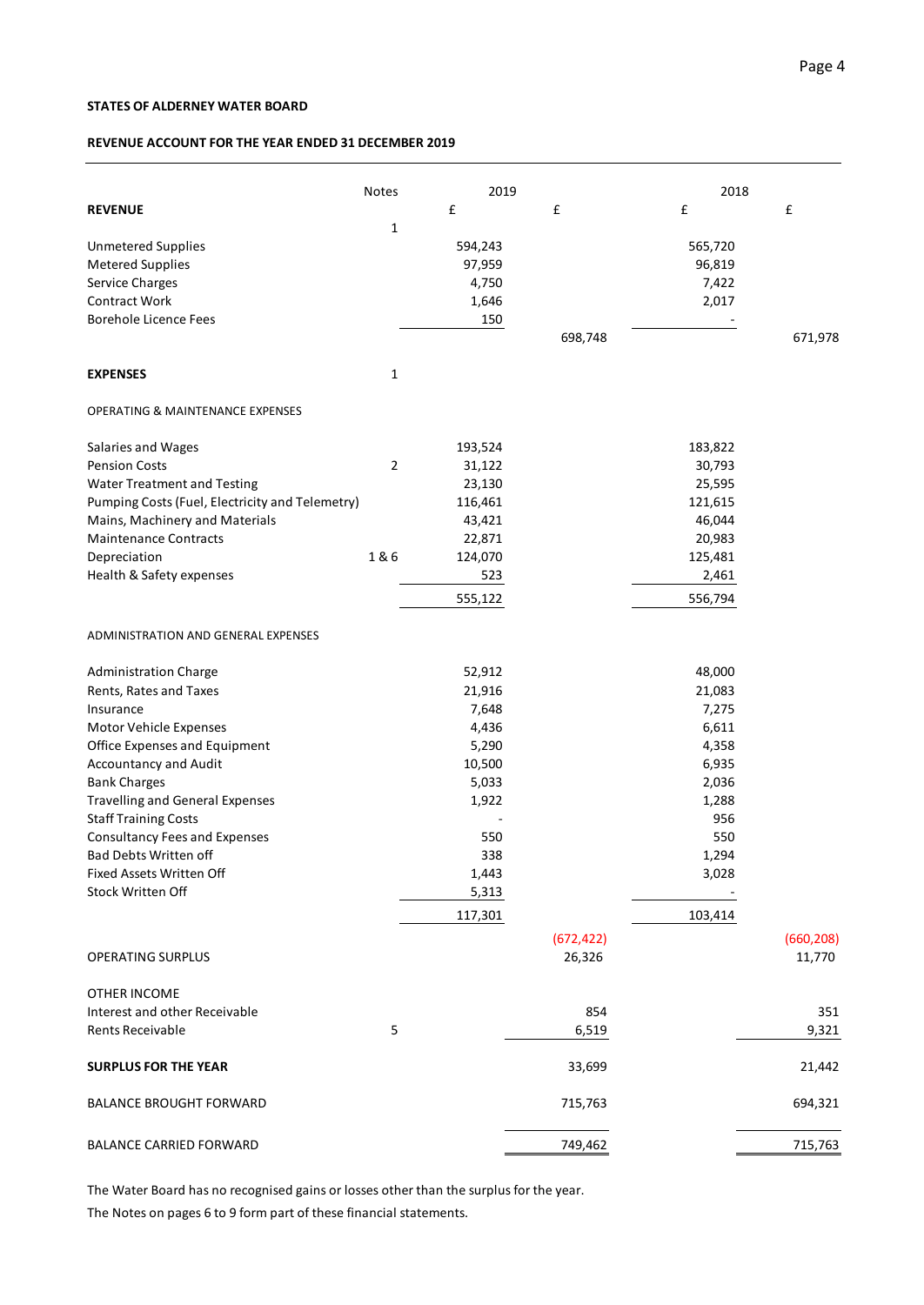#### **BALANCE SHEET AS AT 31 DECEMBER 2019**

|                                         | <b>Notes</b> | 2019      |             | 2018      |           |
|-----------------------------------------|--------------|-----------|-------------|-----------|-----------|
| <b>ASSETS EMPLOYED</b>                  |              | £         | $\mathbf f$ | £         | £         |
| <b>FIXED ASSETS</b>                     | 1&6          |           | 2,231,291   |           | 2,228,949 |
| <b>CURRENT ASSETS</b>                   |              |           |             |           |           |
| Stock                                   | $\mathbf{1}$ | 73,134    |             | 73,366    |           |
| <b>Debtors</b>                          |              | 69,845    |             | 70,163    |           |
| Bank balances - deposit                 |              | 601,718   |             | 400,864   |           |
| Bank balances - current                 |              | 660,896   |             | 755,616   |           |
|                                         |              | 1,405,593 |             | 1,300,009 |           |
| LIABILITIES FALLING DUE WITHIN ONE YEAR |              |           |             |           |           |
| Creditors                               |              | 100,436   |             | 100,208   |           |
| <b>NET CURRENT ASSETS</b>               |              |           | 1,305,157   |           | 1,199,801 |
| <b>NET ASSETS</b>                       |              |           | 3,536,448   |           | 3,428,750 |
| <b>FINANCED BY</b>                      |              |           |             |           |           |
| <b>RESERVES</b>                         |              |           |             |           |           |
| General                                 | 3            |           | 86,286      |           | 86,286    |
| Capital Contribution from States of     |              |           |             |           |           |
| Alderney                                | 4            |           | 2,700,700   |           | 2,626,700 |
| <b>Revenue Account</b>                  |              |           | 749,462     |           | 715,763   |
|                                         |              |           | 3,536,448   |           | 3,428,749 |

The Notes on pages 6 to 9 form part of these financial statements.

The financial statements on pages 4 to 9 were approved by the States of Alderney Water Board on 26th May 2020 and are signed on its behalf by:

C) mulines

Mr. S. D. G. McKinley OBE Chairman, General Services Committee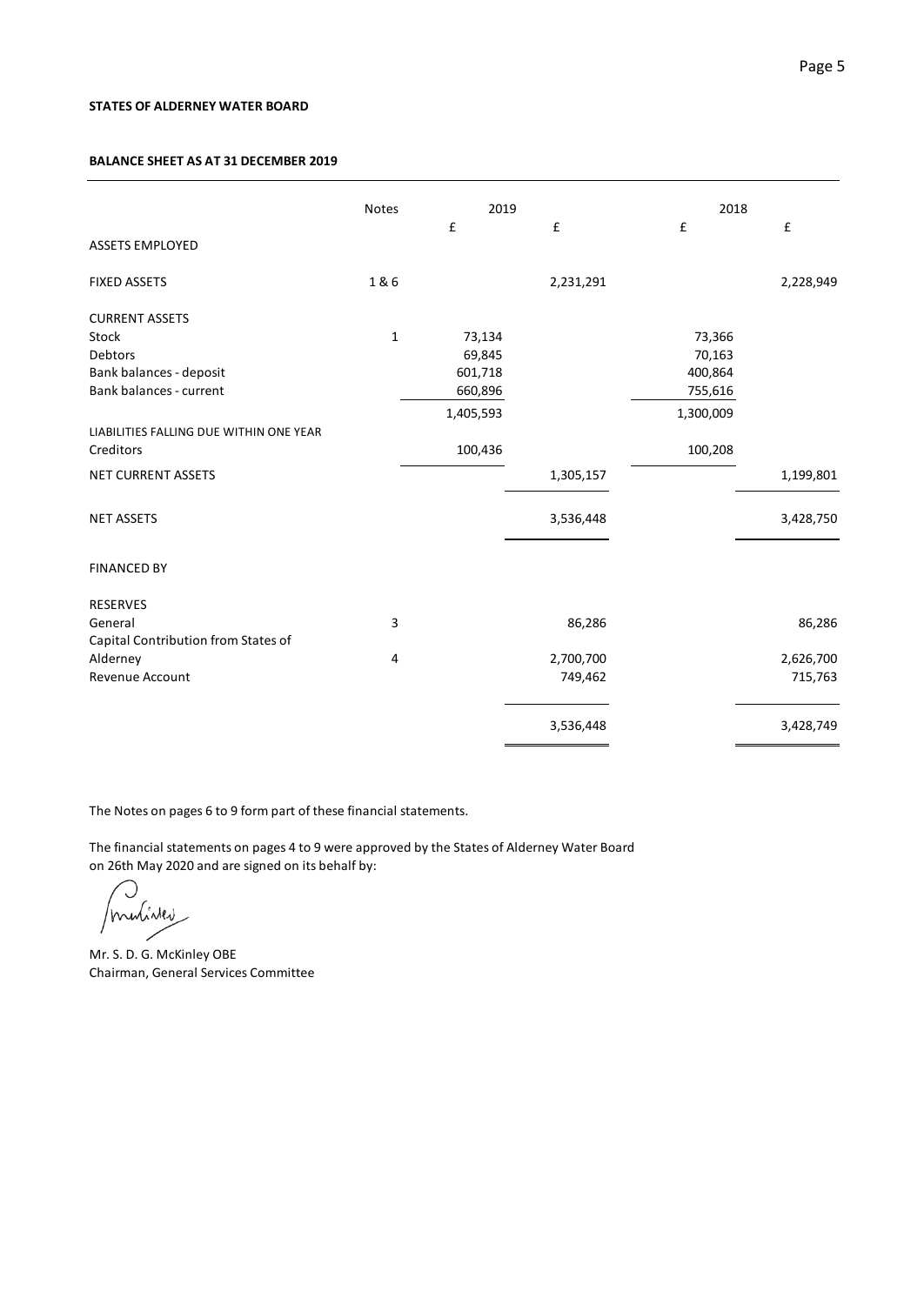#### **NOTES TO THE FINANCIAL STATEMENTS FOR THE YEAR ENDED 31 DECEMBER 2019**

#### **1 PRINCIPAL ACCOUNTING POLICIES**

The following accounting policies have been applied consistently in dealing with items which are considered material in relation to the States of Alderney Water Board's financial statements:

#### **Basis of Preparation**

The financial statements have been prepared under the historical cost convention, in accordance with the applicable accounting policies set out below and in accordance with the provisions of The Government of Alderney Law, 2004. The financial statements have been prepared on a going concern basis.

#### **Revenue and Expenses**

Revenue and Expenditure is recognised on an accruals basis.

#### **Fixed Assets**

Fixed assets are stated at cost less depreciation. Staff time spent on capital projects is capitalised at cost.

 $\alpha$ 

#### **Depreciation**

Depreciation is calculated at the following annual rates so as to write off the cost of fixed assets over their anticipated useful lives using the straight line method:

|                             | , ,   |
|-----------------------------|-------|
| Mains and services          | 2.50  |
| <b>Buildings</b>            | 2.50  |
| <b>Storage Tanks</b>        | 4.00  |
| Machinery                   | 6.66  |
| Tools and equipment         | 10.00 |
| Consumer meters             | 10.00 |
| <b>Filtration Membranes</b> | 14.50 |
| Motor vehicles              | 20.00 |
|                             |       |

Calculation of depreciation is based on capital expenditure incurred at the commencement of the accounting period, and also on additions during the accounting period.

#### **Stock**

Stock is valued at the lower of cost and net realisable value.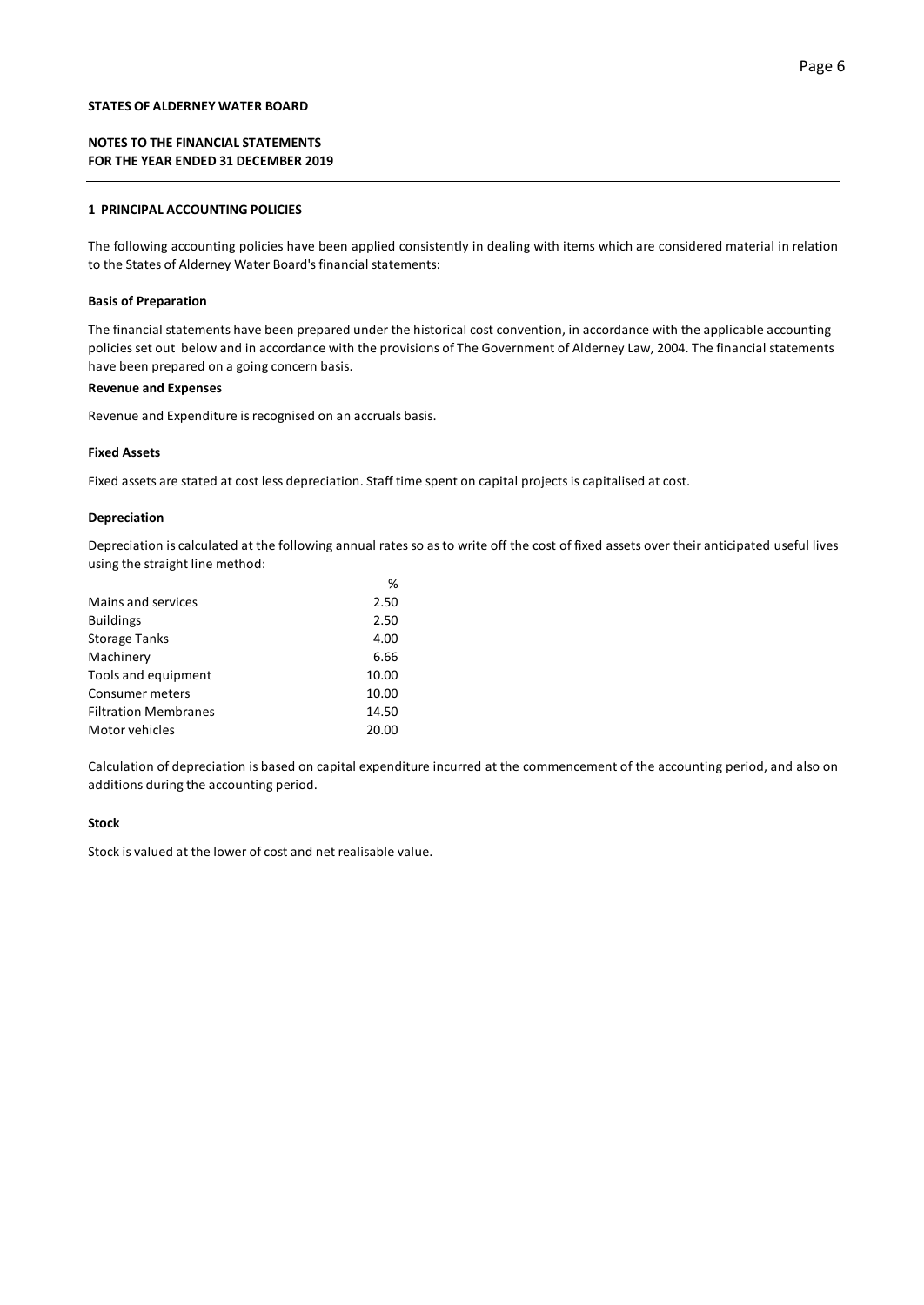#### **NOTES TO THE FINANCIAL STATEMENTS (Continued) FOR THE YEAR ENDED 31 DECEMBER 2019**

#### **2 PENSION COSTS**

The employees of the States of Alderney Water Board (the " Board") are members of the States of Alderney (the "States") Pension Scheme. The States provides pension arrangements for the majority of employees through a defined benefit scheme (the "1982 Scheme") and the related costs are assessed in accordance with the advice of the Scheme Actuary. As previously reported the final salary scheme has been closed to new entrants from 31 December 2011.

The assets of the 1982 Scheme are held separately from those of the States of Alderney in an independently administered fund which up until 2013 were invested with Aviva. Since January 2014 an amended investment strategy commenced, using several alternative fund managers to take on the Aviva role.

Over the year to 31 December 2019, under the 1982 Scheme, the employer contributed at the rate of 20% of pensionable salaries, subject to review at future actuarial valuations. The employee's contribution was 6.5% of pensionable salaries.

Employee's Death in Service benefits are secured under a separate policy.

The new Defined Contributions Scheme, administered by BWCI came into effect on 1st January 2013 "the 2013 Scheme". There was one member of this Scheme from the Water Board who was entered into the Scheme during 2019. The employer contributed 7.5% of pensionable salary, with the employee contribution of 6.5% of pensionable salary.

Pensions costs are paid by the States of Alderney and recharged to the Water Board. The total pension charge to the Water Board for the year was £26,597 (2018: £26,202) for the 1982 Scheme, and £1,079 (2018: £1,756) for the 2013 Scheme. The Employees Death in Service policy costs were £3,360 (2018: £2,678) for the 1982 Scheme and £86 (2018: £157) for the 2013 Scheme.

#### **3 RESERVES**

#### **General Reserve**

This is a historic record of the States of Alderney investment into the Water Board in the early years of operation.

#### **4 RELATED PARTY TRANSACTIONS**

In 2019 Mr S D G McKinley was Chairman of the General Services Committee and the Water Board.

Company. This position was held by Mr Kevin Gentle during 2019. Mr S D G McKinley also hold minority shares in the company. The States of Alderney has a majority shareholding in Alderney Electricity Ltd and appoints annually a director to the Board of the

The Water Board purchases electricity, oil and specialist electrical services from Alderney Electricity Ltd. In 2019 the value of these purchases was £113,200 (2018: £114,005).

During 2019 the Water Board purchased goods and services from the States of Alderney to the value of £81,638 (2018: £82,666) and supplied goods and services to the States of Alderney to the value of £17,072 (2018: £17,029).

Since 2008 capital contributions amounting to £2,700,700 have been awarded by way of grants from the States of Alderney in order to upgrade the Water Board infrastructure. The latest of these, relating to the distribution networks (Phases 9 & 15), were approved in 2019 to the total of £74,000 (Phase 9 Lower Section £62,000 & Phase 15 £12,000). As at 31 December 2019 this amount had been received in full.

The General Services Committee is appointed by the States of Alderney to act on behalf of the Water Board.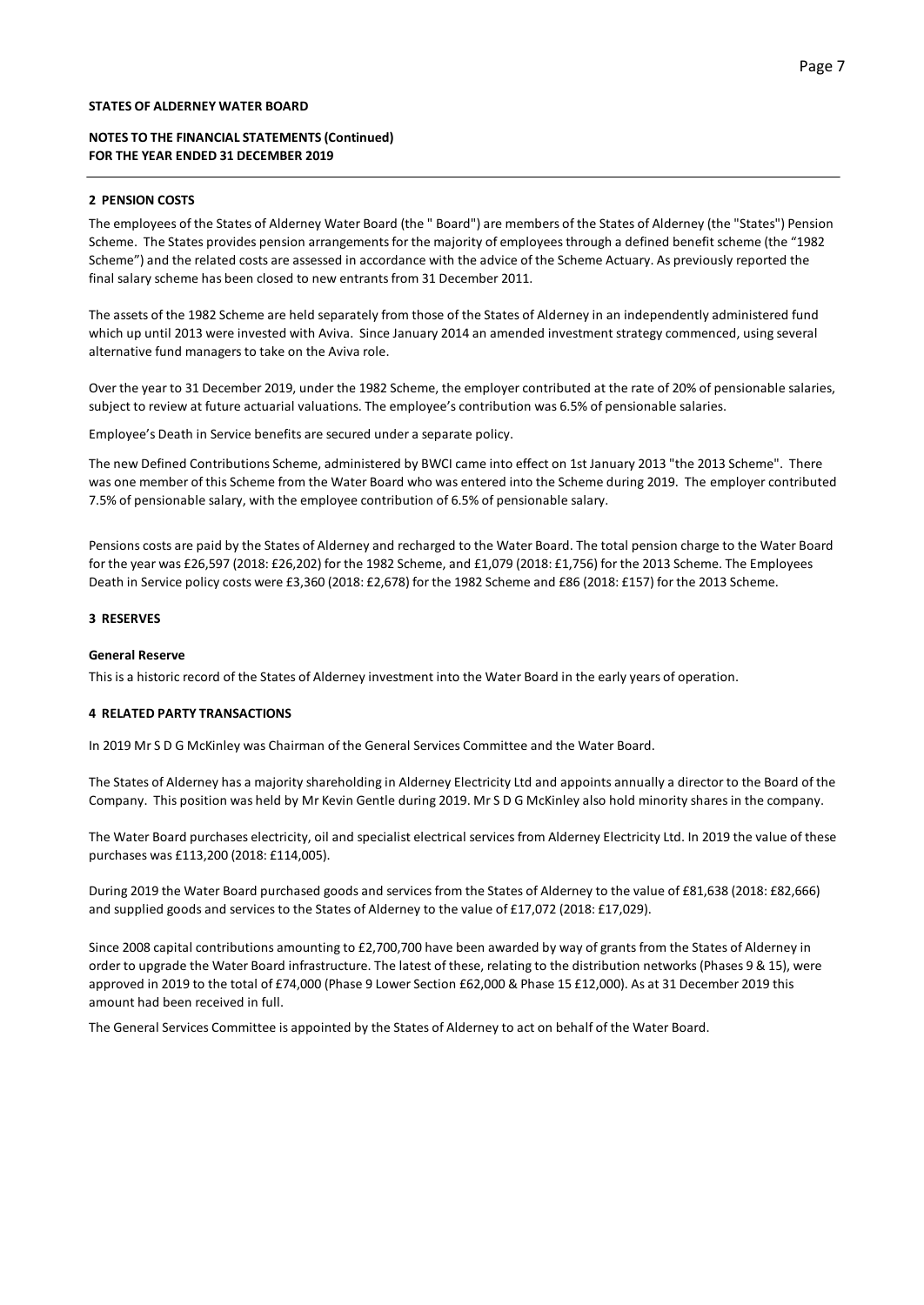#### **NOTES TO THE FINANCIAL STATEMENTS (Continued) FOR THE YEAR ENDED 31 DECEMBER 2019**

#### **5 RENTS RECEIVABLE**

During 2019 the Board received rent from a mobile telephone company, that utilises the Mouriaux water tower as a base station for their equipment and aerials. Rent was also received from the lease of Corblets Quarry for fishing rights.

| <b>6 FIXED ASSETS</b>                                     | At<br>01-Jan-19 | Additions/<br>Charge | Disposals/<br>Written off<br>& Transfers | At<br>31-Dec-19 |
|-----------------------------------------------------------|-----------------|----------------------|------------------------------------------|-----------------|
|                                                           | £               | £                    | £                                        | £               |
| <b>COST</b>                                               |                 |                      |                                          |                 |
| Land                                                      | 3,737           |                      |                                          | 3,737           |
| <b>Mains and Services</b>                                 | 1,782,064       | 14,692               |                                          | 1,796,756       |
| <b>Buildings</b>                                          | 211,604         |                      |                                          | 211,604         |
| <b>Storage Tanks</b>                                      | 104,449         |                      |                                          | 104,449         |
| Machinery                                                 | 927,804         | 7,198                | (1,484)                                  | 933,518         |
| <b>Filter Membranes</b>                                   | 65,000          | 4,414                |                                          | 69,414          |
| <b>Tools and Equipment</b>                                | 34,289          |                      |                                          | 34,289          |
| <b>Motor Vehicles</b>                                     | 31,245          | 893                  |                                          | 32,138          |
| <b>Consumer Meters</b>                                    | 7,536           |                      |                                          | 7,536           |
| Assets in course of construction (Phase 9 Lower Section)* | 12,287          | 41,078               |                                          | 53,365          |
| Assets in course of construction (Phase 9 Upper Section)* |                 | 35,705               |                                          | 35,705          |
| Assets in course of construction (Phase 12)*              | 42,742          | 23,877               |                                          | 66,619          |
| Assets in course of construction (Phase 15)*              |                 | 11,084               | (11,084)                                 |                 |
|                                                           | 3,222,757       | 138,941              | (12, 568)                                | 3,349,130       |
| <b>DEPRECIATION</b>                                       |                 |                      |                                          |                 |
| <b>Mains and Services</b>                                 | 362,735         | 44,495               |                                          | 407,229         |
| <b>Buildings</b>                                          | 44,757          | 4,954                |                                          | 49,711          |
| <b>Storage Tanks</b>                                      | 26,022          | 4,178                |                                          | 30,200          |
| Machinery                                                 | 454,012         | 60,068               | (154)                                    | 513,927         |
| <b>Filter Membranes</b>                                   | 65,000          | 578                  |                                          | 65,578          |
| <b>Tools and Equipment</b>                                | 19,686          | 3,332                |                                          | 23,018          |
| <b>Motor Vehicles</b>                                     | 18,353          | 5,847                |                                          | 24,200          |
| <b>Consumer Meters</b>                                    | 3,245           | 731                  |                                          | 3,976           |
|                                                           | 993,810         | 124,183              | (154)                                    | 1,117,839       |
| <b>NET BOOK VALUE</b>                                     | 2,228,949       | 14,758               | (12, 414)                                | 2,231,291       |

\*Assets in the course of construction. No depreciation is charged on assets in the course of construction until they are brought into operational use in the business, at which point the assets are transferred into the relevant asset category on the fixed asset register and depreciated over their useful economic life. In the year ended 31 December 2019, assets in the course of construction relate to Phases 9 (Lower and Upper Section), 12 and 15. Phase 15 was completed and capitalised during 2019. Work commenced on Phase 9 (Upper Section) during 2019 however the capital contribution from the States of Alderney will not be paid until 2020.